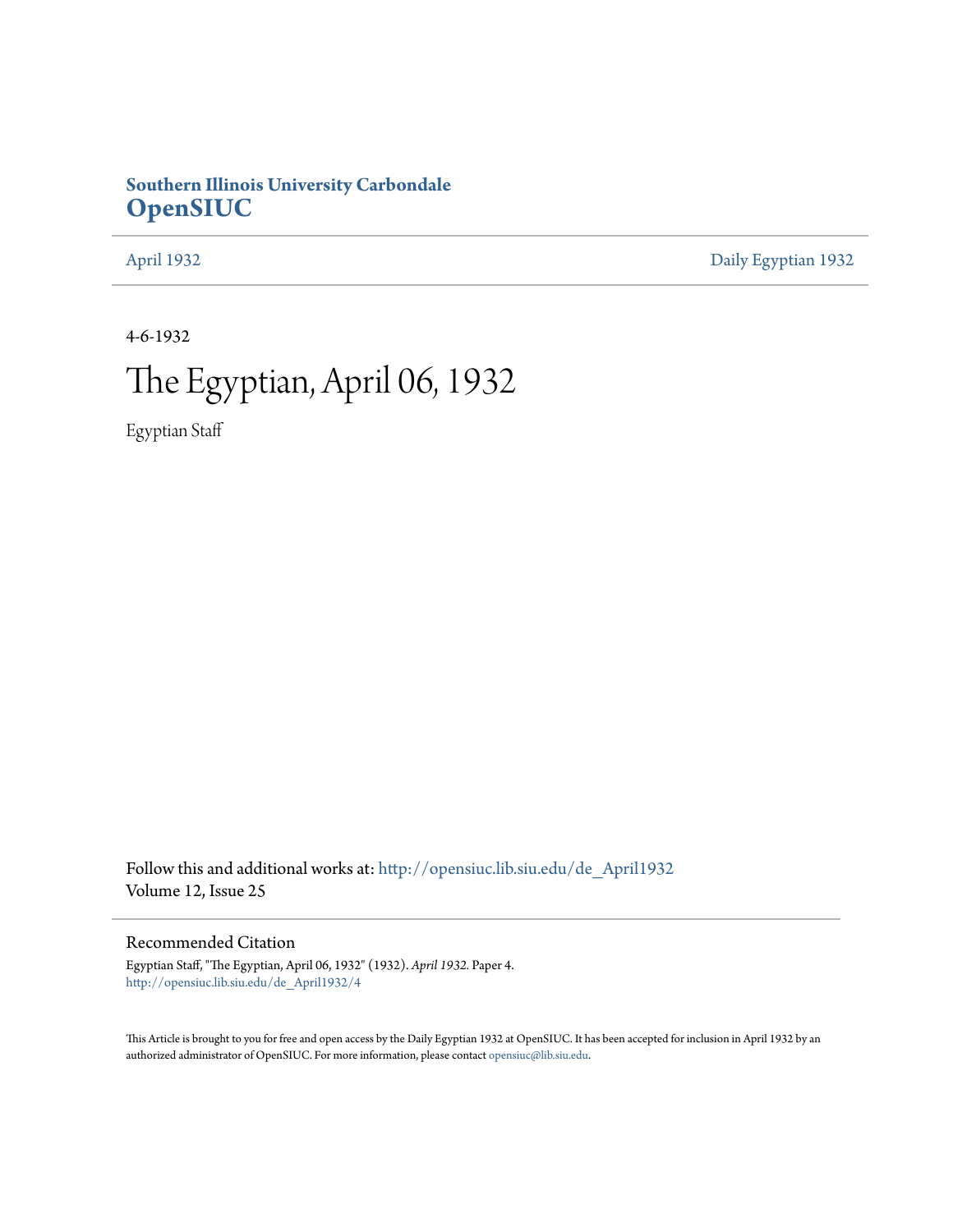

Volume XII CARBONDALE, ILL., APRIL 6, 1932 No. 25.

## RECOMMENDED TO STATE BOARD

PREVIOUS GRADS IN

**EVANSVILLE LAST FRIDAY NIGHT**<br>
PREVIOUS GRADS IN ALLE Student Council **HELD APRIL 18**<br>
PREVIOUS GRADS IN EXERCISE TRIEB TO TACE FORUM TO DEPORTUNITY Opened FOR SALLE AND RALPH<br>
NUMBER Selects Trieb to ILLINAE TO FACE FORU One hundred forty seniors have<br>
been recommended for graduation sensible comment in a meeting<br>
the Student Council in a meeting<br>
the Student Council in a meeting<br>
the Student Council in a meeting<br>
the national headquarters cants are subject to completion of Trieb to edit the Egyptian during the the Illinae and Forum debating teams key honor fraternity of Gainesville, Than last Friday night. The subject.<br>
26th, 1932. This number is the large 26th, 1932. This number is the large ber of the Delta Sigma Epsilon sore in the Socratic and Zetetic Society college has been placed on the apple ages and universities show the result of Education from Southern Illinois o or coursuon in southern running  $\sim$ .<br>Teachers College. Last year the bers of the present staff who had The topic for discussion this year is, I of the Cardinal Key. Although this and professionalism in all sports to<br>erad graduates totaled ninety-three, fifty been nominated. The two members  $\frac{1}{1}$  HThe Abolition of the Distinction  $\frac{1}{1}$  means that the standing of the column of the standing of the column standard in the standard in t

will be more names added to the her liver and the herz and vital interest to every college and a is a chance for the outstanding men Brewer of Crab Orchard and Ralph and Ralph and Ralph and Ralph and Ralph and Ralph and R of graduates during the mid-spring William Tucker. Miss Merz is a res-i much discussed one. So a lot the student body to have an ex- Eadie of West Frankfort. The Hoos-<br>and summer terms providing the Nor- ident at Anthony H on graduates write with the Nor- Ident at Anthony Hall and has done This debate climaxes a year of cellent opportunity to become charter ier debaters were Vera Heim and summer terms providing the Nor- Ident at Anthony Hall

Edwards, Reta. Sir Tristan Mickelford — Harold Etherton, Helen. and the son of a noble who had with-

pate in its social events. As in civic her present amusements and admir- to the farm and their dismay is the Music department. He is assist-<br>affairs, with privilege of voting comes erg. When the story conens. Lady profound

cants are subject to completion of Trieb to edit the Egyptian during the <sup>the</sup> Ellinae and Forum debating teams  $\frac{1}{2}$  Eva honor fraternity of Gainesville, diana last Friday and Ellinge at Evansville, The subject in th mal School Board meets again. I constructive work for the weekly strenuous work on the part of stu-I members of an outstanding national Mary Lois Humke.<br>A complete list of the hundred and throughout the past year. Mr. Tuck

Board follows: the Egyptian staff but had the ad-, Beyer, coach of the Forum, has done the honor fraternity established on the negative for Carbondale, Miss.<br>Arnold, Clarence Scott. [vantage of having edited the college co Arnold, Clarence Scott. Naturage of having edited the college considerable in training raw re-'this campus is affiliated with the Blue Humke the affirmative for Evansville.<br>Bailey, Harold S. Natural paper at Shurtleff last Bailey, Lowell F. [Trieb, the successful candidate for the one veteran, Guy Williams, around leges to carry on the same work in minutes in length, rebuttal speeches Barker, James Arland, [nebuttal speeches] [nebuttal speec Barker, James Arland. In the paper for the last two years.  $\begin{array}{c|c|c|c|c|c|c|c} \text{Barker, Lene.} & \text{where} & \text{where} & \text{where} & \text{where} & \text{where} & \text{where} & \text{where} & \text{where} & \text{where} & \text{where} & \text{where} & \text{where} & \text{where} & \text{where} & \text{where} & \text{where} & \text{where} & \text{where} & \text{where} & \text{where} & \text{where} & \text$ 

# 1932 SENIORS TO EXCEED ALL Student Council **HELD APRIL 18** Opportunity Opened JOHN BREWER AND RALPH

A complete list of the hundred and throughout the past year. Mr. Tuck- dents participating, and especially fraternity for men. In the debate there was one re-<br>forty seniors recommended to the er is comparatively a new-come Campbell, Marie. (Sampbell make up the negative gring term. The camp- debate was of a no-decision variety.<br>Canada, Harry L. A more detailed story of the camp- Margaret Cummings and Laura Members of the Egyptian staff are:

ONE HUNDRED FORTY SENIORS ARE **lannual spring to state in the Senior Senior**s of Annual Spring sections of S. I. T. C. DEBATE TEAM ARGUED<br>recommended to state board **debates** to be the sevansville last friday night

## Selects Trieb to  $\left|$ ILLINAE TO FACE FORUM TO For Leaders on

halls in the new Science Building. proved list by the Survey Committee the distinction between amateurism less than the number to be graduat- who were suggested along with Miss-Between Amateurism and Profession-Ilege as a representative liberal arts | Carbondale team upheld the negative.<br>ed at this year's exercises. The negati There is a possibility that there  $\begin{matrix} \text{Trieb} \text{ as the logical successor to the information is charged} \\ \text{Admission is charged} \end{matrix}$  a topic of institution, it means also that here  $\begin{matrix} \text{D}^{\text{X}} \\ \text{D}^{\text{X}} \\ \text{D}^{\text{X}} \\ \text{E} \end{matrix}$  and  $\begin{matrix} \text{D}^{\text{X}} \\ \text{D}^{\text{X}} \\ \text{D}^{\text$ 

Bigham, Evelyn.<br>Bishop, Paul Leman. 1990 business manager, Clarence Kirch- er to be selected. Miss Julia Jonah, der at the absence of a national fra- standing were abolished it would re-Britton, Walter Lee.  $h_{\text{no-1}}$  hoefer. Mr. Heitman was a success- $\frac{1}{2}$  a. member of the English department  $\frac{1}{2}$  for the campus. If there are I suit in dire consequences for Ameri-Brooks, Ethel. Full candidate because of the fact that and coach of the Illinae debating those in the student body who would can colleges. Evansville, in develop-<br>Boyd, Eugenia Clinton. The has devoted his time to the adv Bowder to the has devoted his time to the adver-<br>he has devoted his time to the adver-<br>tising phase of the Egyptian and has with especial care. Those of the af-association they should act at once that amateurism had faile Brown, Bon O. The Stroman controller the Egyptian and has with especial care. Those of the af- association they should act at once. that amateurism had failed and arg-<br>Brown, Leo Jerome. Show the phase of the Egyptian and Brown, Leo Jerome.<br>Calhoon, William Joseph. been instrumental in keeping that firmative are Lois Sniderwin and Marie bership must be in by the end of the tion would remedy the situation. The Calhoon, William Joseph.

taking the initiative in this work, open forum was held. So lively were Those who are interested should leave the general remarks that the presid-Carter, Nita Virgene.<br>Carter, Nita Virgene. new heads of the paper will appear Both Forum and Illinae teams have Those who are interested-should leave<br>Continued on Page Five. [International remarks the Peyrotian office

**One hundred forty seniors have a set of the College Campus** Two men of the Forum debating<br> **DECIDE COLLEGE** College Campus I Two men of the Forum debating<br> **Decimination of the Forum debating** CHAMPIONS EAD:E REPRESENT S. I. T. C.

Bauman, Aileen M. The same meeting the school thall. Those of the negative are I organizations.<br>Bermy, Ruth and the fact that the preserva-<br>Bermy, Ruth council appointed Ray Heitman as Harry Moss and Venice Brink. All Here Berry, Ruth , council appointed Ray Heitman as Harry Moss and Venice Brink. All Here is an opportunity for men on, tion of the arateur standing was;<br>Bigham, Evelyn. Susiness manager to succeed the ternates are Harold Felty Calhoon, William Joseph. | part of the organization on a paying Chase. Georgia Sniderwin and Marie bership must be in by the end of the tion would remedy the situation. The Campbell make up the negative. spring term. (deba

Chapman, Fred H. in the next edition. In the next edition. In the Continued on Page Five.) their names in the Egyptian office. Ing officer, Professor Legg, of the chapman, John E. Evansville College faculty, announc-

The regular meeting of the Chamber of Commerce Club, scheduled to be held April 7, will be postponed until April 14 because of the banquet for the boxers, wrestlers and tumbl-

### Clark, Roy.<br>Clemens, John O. **FOUR "MARTHA" REHEARSALS HELD EACH WEEK** entitionet that fully one-third of the aud-<br>Coleman, Amos D. **ICOUR "MARTHA" REHEARSALS HELD EACH WEEK** entitionated. Coleman, Amos D. The Evansville team, its coach,  $\blacksquare$  The Evansville team, its coach,  $\blacksquare$  The Evansville team, its coach,  $\blacksquare$  With the presentation of "Martha" singing-outside. Servants are on tan arrives and help

gillow, Konrad C.\;<br>Dixon, Warner Brooks. [forty voices, includes the following: as Harriett anticipated, but compli- Lionel is taken away.<br>Dalling James and Lion, and Harriet Durham—Mrs. Mc- cations arise when Plunket and

Dollins, James. I Lady Harriet Durham-Mrs. Mc- cations arise when Plunket and Lion-<br>Durcan, Frieda Louise. Intosh. Hency --Thelma Kellog. Nancy for servants. The girls ac- to Queen Anne and is discovered to<br>Eckert, Eugene

Fierke, Scheuring S. Iionel-Robert Dunn Faner. Plunket is the guardian of Lionel.<br>
(Continued on Page Six.) Plunket-Wendell Margrave. When Lionel was a small boy, his BULLETIN Sheriff of Richmond—Marc Green. Such the section of "Martha" centers but revealing his identity et's winning the heart of Nancy.<br>
Figure 2011 and the gave Plunket a ring which "Martha" will be presented at the gue

Coleman, Elva. **We are all to Week of Martha** eight way to Richmond where they The action increases in rapidity of that college, entertained the Car-<br>Colombo, Mary Rose. **Figure 1992** just two weeks distant, the members ar Davis, Mabel Denuin. The characters of the cast which accompany her. Lady Harriett as the tries to drag Nancy back to his tion. The several years of non-participa-<br>Davis, W. Earnest vers of opposition When a several years Davis, W. Earnest Text.<br>Davis, W. Earnest The characters of the cast which accompany her. Lady Harriett as-I he tries to drag Nancy back to his tion.<br>Deason, Ernest W. [The augmented by a chorus of m. [The characters] The Deason, Ernest W.  $\begin{bmatrix} \text{will be augmented by a chorus of} \\ \text{Dillow, Konrad C.} \end{bmatrix}$  . The disguises are as entertaining Lionel, and at her cries for welp,

 $\begin{vmatrix} \text{el} & \text{two farmers choose } \text{Mark}_1 \text{ and } \text{eryone when } \text{Linear trees this ring} \end{vmatrix}$ Eckert, Eugene C. It also accept the girls ac- to Queen Anne and is discovered to  $\sum_{n=1}^{\infty}$  (ept the positions and think it is a be the son of a noble who had with-Eulericult, Irec.<br>
Ferrel, Kate. Bailey. Bailey. <br>
Fishel Scheuring S. Lionel—Robert Dunn Faner. Plunket is the guardian of Lio huge joke, realizing not at all what drawn from court life. Lionel is

Every girl in college is, by the latter and the desire of Lady Harriett was to be presented to Queen Anne Shryock Auditorium on the evening mext meeting.<br>Woman's League, and is entitled to to find something novel and exci Woman's League, and is entitled to to find something novel and exciting at such time when Lionel needed help. of April 21. The opera is under the **NAMA CONTANTIAN** in the supposed in its elections and to partici- the supp pate in its social events. As in civic her present amusements and admir- to the farm and their dismay is the Music department. He is assist-<br>affairs, with privilege of voting comes that every opens, Lady profound when they unity we for the obligation to do so. Girls are ers. When the story opens, Lady the true situation—the cold, cheerless the cast as dramatic critic; by Miss ing to vote for the officers for the are enterption to farm, and m

Coulter, Claudine. The Coulter of the cast have begun rehearsals on consultation of the when the two farmers, seeking their bondale team, its coach, and four lo-<br>Coulter, Claudine. The the cast have begun rehearsals on con Coulter, Lucille.<br>Courtright, Cecil Evans. The stage and with the orchestra. The idea of going among them disguised where ceertain courtiers are on a phis debate marks the return of Cox, R. Mildred. **The principals are rehearsing four times** in a peasant costume. Nancy, her hunting party. Harriett and Nancy Southern Illinois Teachers College to College to the final a week, while the chorus rehearses a

(Continued on Page Six.) Plunket—Wendell Margrave. When Lionel was a small boy, his to profess his love for Lady Harriett. ers.<br>Sheriff of Richmond—Marc Green. [ather brought him to Plunket's The action is completed with P

urged to study the list of possible Eurities friends are attempting to farm, and more distressing than all, Woody, who will costume the char- Women's League. The candidates and remain after chapel amuse her. At just this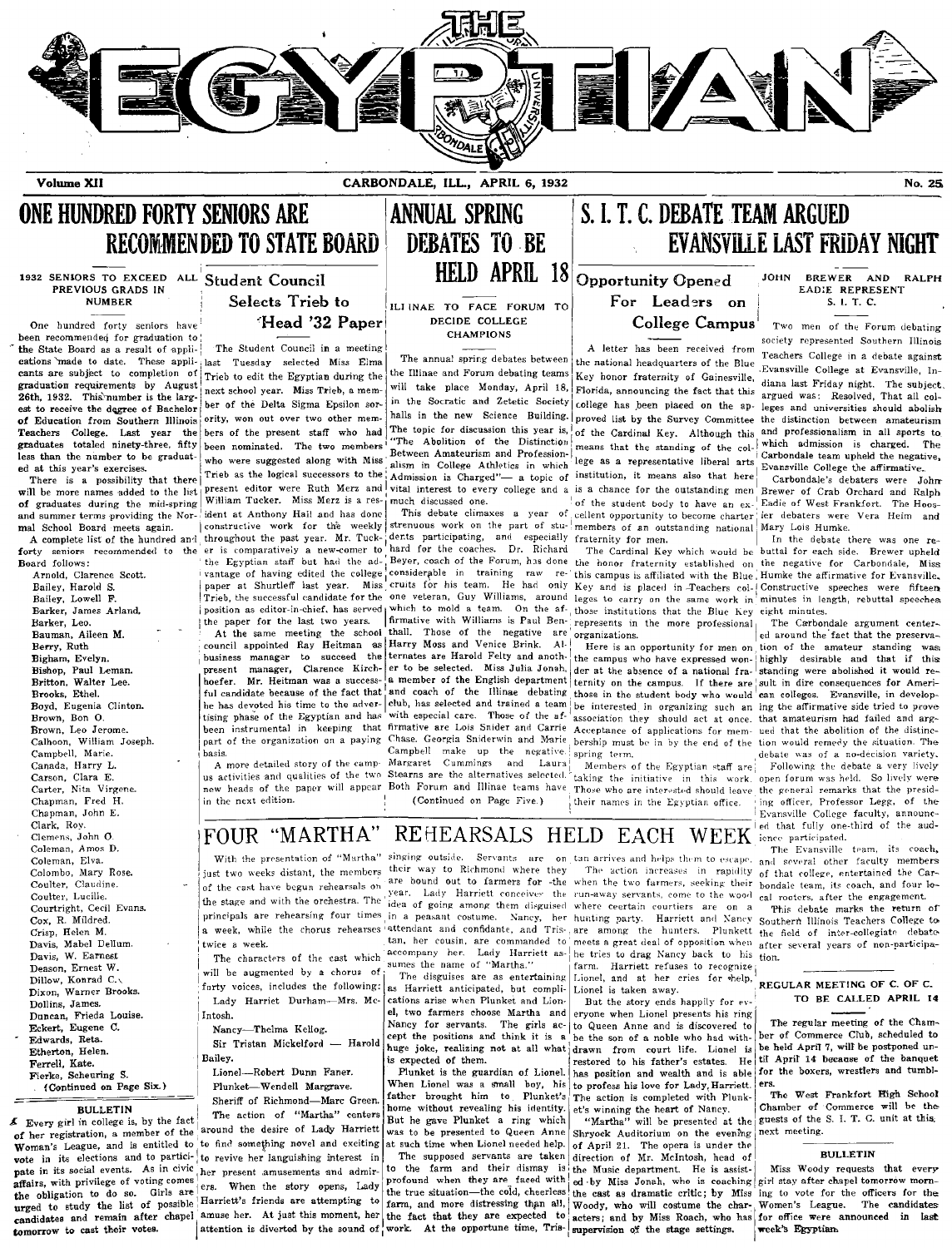#### THE EGYPTIAN

#### CLUBS-SOCIETIES - ORGANIZATIONS

Faculty

### CLINE - VICKS

**SPALDING TENNIS RACKETS**  $$1.75$  and up-new stock

SPALDING BASEBALL GLOVES

**Autograph Models** 

1932 Baseball Guides

Biggest value in town in Fielders Gloves at \$1.50 and \$2.00

MEET YOUR FRIENDS AT OUR FOUNTAIN

UP-TO-DATE LUNCHEONETTE

## Cline - Vick Drug Co.

### **ATTENTION! STUDENTS!**

The newest in Spring and Summer Footwear for<br>both men and women at prices that will make your budget glad. Prices \$1.88 to \$2.88

PEOPLE'S SHOE STORE

202 South Illinois

#### NEW ARRIVALS IN WASH DRESSES

una proprimera de la construcción de la construcción de la construcción de la construcción de la construcción

You'll like them-"Nelly Don Styles" in eyelet batiste, linen, mesh, voiles and prints ,in a beautiful assortment of pastel shades. They make good, cool<br>attractive school dresses because they fit and<br>laundry well—\$1.95 to \$5.95.

#### JOHNSON'S. Inc.

### DIXIE BARBECUE

| Reduced Prices |  |
|----------------|--|
|----------------|--|

| Sliced Barbecue  25 percent off    |  |
|------------------------------------|--|
|                                    |  |
| All Cigarettes, 2 packages for 27c |  |
|                                    |  |

#### For a Good Hair Cut go to BATSON'S

Carbondale National Bank Building 

#### Hair Cuts to Your Satisfaction

O. K. BARBER SHOP .

#### DR. C. M. SITTER **DENTIST** Located over Fox's Drug Store Phone 349 Hours-8-12; 1-5; 6-8

DR. EDMONDSON Eye, Ear, Nose and Throat **Glasses Fitted** Hay Fever, Asthma

#### Delta Sig

#### Pledges Entertain

The Delta Sig pledges entertained the actives at dinner Friday night. Illinois Teachers' Association held at few months. This in itself has been<br>The decorations were carried out in East St. Louis, Friday, April 1, on foreboding, for in the past waves of The decorations were carried out in the Delta Sig colors. Large bowls of spring flowers were placed on the tables which were arranged to form the Greek letter Delta. Ever since the establishing of the local chapter of Delta Sigma Epsilon, it has been the custom of the pledges to serve dinner to the actives at some time during the former's informal initiaion.

D. S. E. Initiation

Sunday morning, Alpha Delta Chapter of Delta Sigma Epsilon formally initiated the five candidates who had passed through their period of probation. The new actives include: Winifred Burkhart, Carbondale; Virginia Scott, Murphysboro; Lena Hoorbeck, Sesser; Mary Korando, Chestor: and Marie Oehn, Eldorado.

Tri Sigma

Tri Sigs in Sparta

and Lucille Edgar spent the week end

at their respective homes in Sparta.

Coffee at Harrisburg

Pledges Entertain

the Delta Sig pledges and their cap-

tain, Helen Dollins, last Thursday at

**Anthony Hall News** 

The pledges and their pledge cap-

in Harrisburg last week end.

on informal tea.

Kathleen Coffee visited at her home

Lucille Lynn, Juanita Richardson,

Dean Wham addressed the meeting of honor at the banquet Friday even- has befallen us. ing, an annual event sponsored by the S. I. T. C. club. Mr. Wham addressed the club on "Recent Advances at S. I. T. C.'

Mr. and Mrs. W. T. Felts visited their son, William Felts, in Chicago last week end.

Miss Julia Jonah addressed the Saline County Teachers Association at Harrisburg, Saturday, April 2.

Miss Frances Etheridge was hostess to the A. A. U. W. Tuesday evening, solution of the mystery. Miss Lois Brown, daughter of Prochurch Sunday, April 3, on the sub-Beautiful in Poetry."

#### Zetetic Society

In order to be eligible for the Zenew roll for the spring term. Since tem. These were severed in half, a part in the spring play of the or- undoubtedly by wire pliers. granization is a coveted honor, it is monte

tain. Jane Federer, were hostesses to the society.

#### **Spring Play**

The committee chosen to read a number of spring plays for the spring entertainment of the Zetetic and So- $\mathbf{Bound.}^{\prime\prime}$ 

#### **Strut and Fret**

coach.

cordian solos: "O Sole Mio" and a polka.

The society has decided to discontinue their meetings after May 1.

### VISIT ST. LOUIS SATURDAY

Dean Woody has arranged to take one of her Home Economics classes verdant green.<br>to St. Louis, Saturday, April 9. The Having satisfied their epicurean deto the St. Louis Art Museum.

ing Becomes Electra" at the American theatre.

will be room in the bus for addition- taken guch advents no we we al passengers. The fare is two dole in its most helobox state. lars for the round trin. Any on Woody some time today and complete way. It is possible that a confederarrangements with her.

WHO DID IT?

Our campus has enjoyed a period of the Southeastern Division of the of serene quietude during the last thee subject of "Culture in the Com-crime have followed periods of tranmon School." Dean Wham was guest quility. Again this state of affairs

The facts of the situation have been withheld from the student body thus far only because the authorities have felt that a solution would be found. If such had been the case it would have been utterly needless to have alarmed the student body. However, the authorities have exhausted every clue, and now it is imperative that the entire schoolfaculty and students-assist in the

The known facts, as handed down fessor Brown, addressed the Young by the Chief of Detectives, are as<br>Peoples' Meeting at the Presbyterian follows: It appears that some time last Sunday night, presumably beject of "Finding God Through the tween the hours of midnight and 3:00 a. m., some person, or persons, gained access to the Wheeler library. Entrance was made by use of the fire escape. The thief, or thieves, was apparently acquainted with the "lay" of the building, so much so, in fact, tetic spring play tryouts, members that they knew where the concealed must have their names listed on the wires were that led to the alarm sys-

The intruders, presuming that one expected that all interested members person could hardly have carried out will be present at the regular meet- the objects stolen, did not stay long ing tonight and attend to the require- on the second floor. This indicates that they had a known objective, The program of the meeting tonight further indication that they were acwill include musical numbers and a quainted with the building. Only one act play featuring members of one thing was removed from the second floor, and in this, much to the chagrin of detectives, was the finger prints left on the window glass and<br>on a book shelf. The finger prints were smoothed over, possibly with a

handkerchief. On the lower floor the purloiners quickly rifled the librarian's desk. eratic societies met this week to se- Even the files were ransacked. Evi-"Oh, if your children could see dently, they were loath to take the plays read were almost all comedies few cents in change that they left in with the exception of "Outward a drawer. The absence of finger prints is attributed to the wearing of

gloves. From the desk the thieves obvious-

Miss Martha Morrow entertained ly walked straightway, apparently the Strut and Fret Society last Thurs. leisurely, to the fire place at the day with an amusing demonstration south end of the library. Here they<br>of the method of play coaching. Miss showed unheard of audacity. The tary, Miss Means of Delta Sig House, Morrow was formerly a professional trespassers dared to kindle a small fire in the fireplace. A lexican was Following Miss Morrow's sketch. used to start the fire. Too, a chair Elizabeth Ann West played two ac- was broken up and sacrificed to the stealer's flames. Yet this did not constitute the total bravado of the pilferers. They were even defiant enough as to open a few tins of sardines, a small box of crackers, and a sack of coffee. They brewed their coffee, and pacifically munched their sardines and crackers, as much at ease as if they were lolling on some

> class, which at the present time is sires they sat about to accomplish studying home furnishing, will visit their nefarious undertaking. This several of the leading department they did with gusto. Their deed is stores in order to make a discrimin-one that can be called nothing short ating study of period furniture. In of atrocious. It is with awed reverthe afternoon the class will be taken ence that we name it to you. These wanton robbers deliberately and ma-

> Following the tour the group plans liciously stole two pieces of statuary to attend the performance of "Mourn-that has adorned the fireplace and our library. These mute maidens were kidnapped without a struggle. Since the class is a small one, there Only the basest of souls could have The officer distance  $\sim 1.7\, \mathrm{m}^{-1}$ who is interested in either the trip their objective, leisurely repaired to or the play is urged to see Dean the fire escape and made their geta-

(Continued on Page Five.)

meeting was: Musical readings, Juanita Adams. Declamation, William Rushing. Readings, Henry Hitt. The meeting this evening has as its special attraction a trio from Marion which will sing popular numbers.

week end Miss Edith Camille Davis of Mound City. Zella Crowder, a resident since the beginning of the term, has been removed to her home in St. Louis be-

Tessie Blum had as her guest last

cause of an attack of appendicitis. Dorthy Norton was the guest of Hazel Towery Friday evening at an informal bridge party.

Hazel Payne was the guest of Georgia Sniderwin at her home in Benton last week end.

The Y. W. C. A. entertained Miss Alice Brown, National Student Secre-Miss Aileen Carpenter, and Miss Anna Marie Krause at dinner Monday evening.

#### Socratic Society

Plans for a spring prom provided subject of interest at the meeting HOME ECONOMICS CLASS TO of the Socratic Literary Society last The dance Wednesday evening. which will be the second the club has sponsored during the school year will be held some time during May. A committee of Rhoda Mae Baker, Henry Hitt, and William Rushing was appointed to complete preparations for the function. The program presented at this

Parker's Grocery

Phone 292

1214 S. Thompson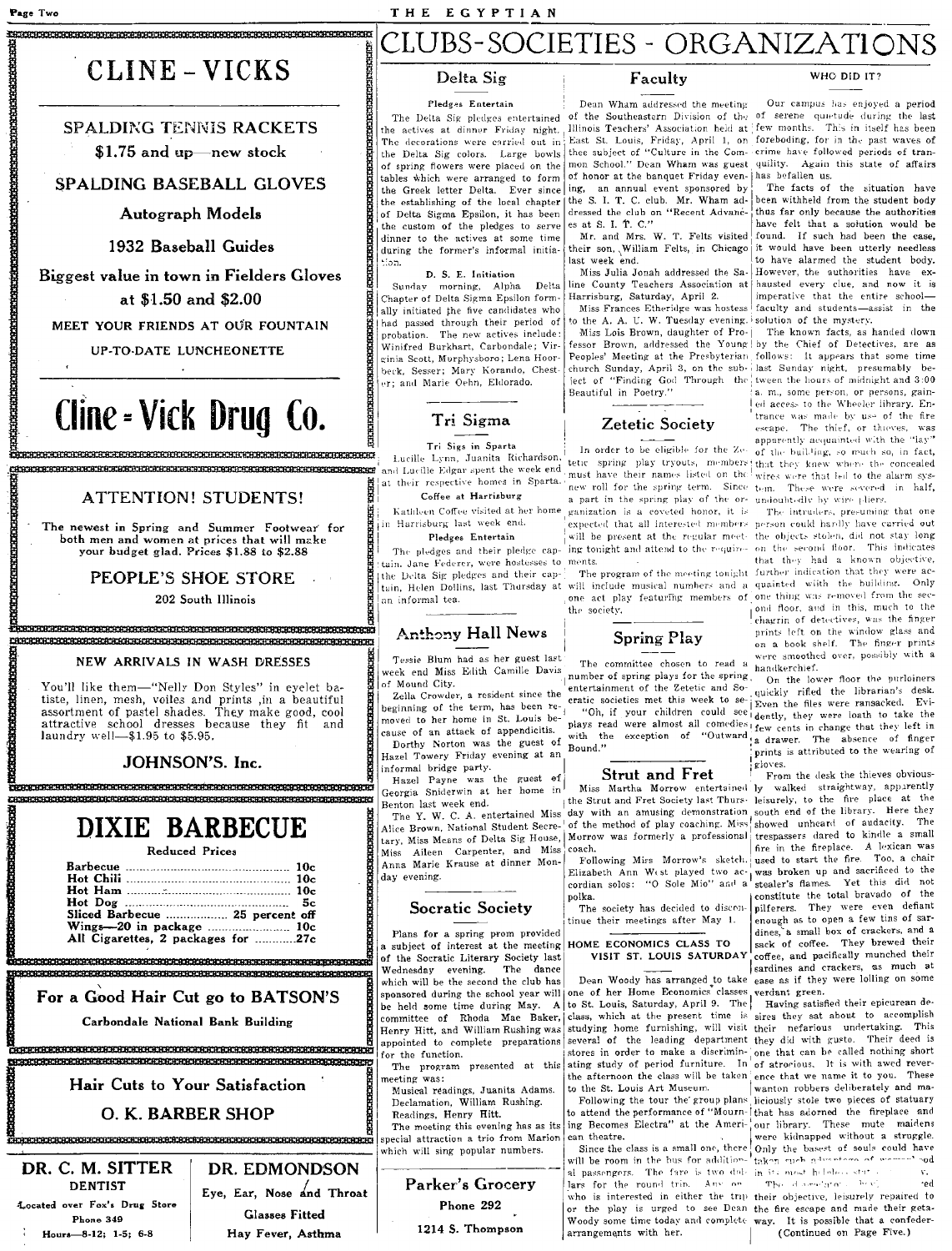#### ST AFF MEMBER INTERVIEWS DONALD MACMILLAN

(Continued from last week.) By CLARENCE KIRCHHOEFER Returning to the hotel I found Mr, MacMillan at dinner. My first thought was not to interrupt, but the second one convinced me that the time for approach was appropriate. Coming to the table where the hardy adventurer was seated I introduced the conversation with "Am I interrupting?" With the geniality that he had displayed earlier in the day, he assured me that this was a good time to commence (the interview, of course.) Unrolling my paper in preparation to take notes, I asked, liM)'. MacMillan are you bored by these interviewers or reporters?"<br>"No," was the reply, "shortly after we return from an expedition they are numerous but we have not re· turned from any trip recently."<br>Then his smile was followed by "I Then his smile was followed by, have not been interviewed for five days."

Commencing on a predetermined question I asked, "What experience in Arctic explorations did you have previous to your trip with Rear Ad-<br>miral Peary?" "That was my first trip twenty-four years ago. But if I may amplify that a little, I always had an interest in the Arctic regions it didn't come out of a clear sky. From his boyhood days, he explain ed, he had been reading about the northern waters. Such interest he probably inherited from his fathel who was a daring sea captain.

"What do you consider as the greatest danger to men venturing in-<br>to the Far North?" was my next<br>question. "The great danger in the Far Xorth is in the attempt to reach the North Pole-dangers of drift<br>ice." Noticing how I was juggling Noticing how I was juggling my pencil in an effort to keep pace with his flow of words he slightly re. iterated, "because there is the danger of being carried aw.1y by drift ice. He stressed the fact that the pressure of the ice was "enormous."



curve of your body. 35c to 50c WALKERS

conform to the

"What was the coldest temper- $\left| \begin{array}{c} \text{Pole trip."} \\ \text{Before concluding his revelation of} \end{array} \right|$ 

o Captain MacMillan that he hold.  $-$ just natural for his interests.<br>Joujous praise for Peary, his former Knowing that the scientist before 1e said, "We were the only expedi | "Within thirteen degrees of the ion that slept in snow with sixty de  $\vert$  Pole all glaciers are apparently inion that slept in snow with sixty de

. With all your experience in the cologious, what do you consider as the ,lost practical equipment you had?'<br>"fully realized the indefiteness.of.my fully realized the indefiteness of m<sub>)</sub> Searching for another procedure fully realized the indefitences of m<sub>1</sub> Searching for another procedure Well, you see our equipment is so arge. There is -----..." At that point any particular instrument, apparatus as the radio or the like." Still he seemed puzzled, but the single word

the table next to ours became a part .f.the audience; their ears and eyer were turned in our direction. To until the fourth year.<br>them it must have appeared as a pro- When asked about their food supthem it must have appeared as a progressive cross-examination.

ble the question for he had become the spokesman upon my mention of

"Yes, pemmican, p-e-m-m-i-c-a-n," he spelled out the word. "The Indian meat—walrus, polar bears, seal, beef. year.<br>We used twenty thousand pounds on *"Going* up to continue the map-We used twenty thousand pounds on the North Pole trip-the very best food when away from the ship in ex mos."<br>
from the ship in explanation of the ship in exercise of Green. This was the ship we have many and the best in wanted to know.<br>  $\frac{1}{2}$  wanted to know.<br>  $\frac{1}{2}$  cannot from the

writing hand was motionless. Catch vears."<br>ing myself in such a petrified pos- One need not spend hours with ing myself in such a petrified pos-<br>ture, I felt quite conscions of my in-

water; I like yacht racing." The lat- daring triumphs in the Great wintery<br>ter seems to be Mr. MacMillan's fav- North. ter seems to be Mr. MacMillan's fav-<sup>1</sup>North. **a:** IEB:**weChiCHICKIERING:web/lickieli/Elickicki/Elickickielistickielistickielistickielistickielistickielelistickielelistickielistickielelistickielistickielistickielistickieli** 

To continue, I asked, "Can man pro- orite sport; at least such a verifica- result at the second continue of the state of the state of the state of the state of the state of the state of the state of the state of the state tion we could conclude nothing that<br>the Who's Who  $(1931)$  reveals his withstand the most severe cold weath the Who's Who (1931) reveals his WHEN YOU ARE LOOKING FOR 2d themselves for thousands of years.  $\frac{1}{2}$  again-"photography. I have taken  $\frac{1}{2}$  SOMETHING Comfort in the North depends en sixty thousand feet of movies and  $\frac{1}{2}$  $\begin{array}{c|c|c|c|c|c} \text{curse} & \text{if} & \text{complement} & \text{complement} & \text{complement} & \text{complement} & \text{complement} \end{array}$ <br>  $\begin{array}{c|c|c|c} \text{at the maximum number of years} & \text{if} & \text{if} & \text{if} & \text{if} & \text{if} & \text{if} & \text{if} & \text{if} & \text{if} & \text{if} & \text{if} & \text{if} & \text{if} & \text{if} & \text{if} & \text{if} & \text{if} & \text{if} & \text{if} & \text{if} & \text{$ Figure 1. The comfort of your eight thousand still pictures. I took clothes." most of Peary's pictures in the North<br>Pole trip."

iture you have encountered in your Before concluding his revelation of  $\frac{1}{2}$  expeditions?" I wanted to know. personal interests, he added his teach-"Seventy-four degrees below." tng at Casco Bay (Maine) Nautical "How far north were you then'? School for boys. Teaching, by the "About one hundred and ten miles way, was his profession before en-<br>om the Pole. That was one night raging in voyages into the icy North, rom the Pole. That was one night *raging* in voyages into the icy North,  $n$  February, 1909. The Eskimot and even during these exploits. It ;aid they did not remember a colder was hardly surprising to learn that  $\frac{1}{2}$  the famous explorer was collecting the famous explorer was collecting<br>aged volumes of the Arctic regions It was very evident while listening aged volumes of the Arctic region MacMillan that he hold  $-$ just natural for his interests.

lorious praise for Peary, his former Knowing that the scientist before and conqueror of the  $\log$  had studied and must possess and ommander and conqueror of the  $\begin{vmatrix}$  me had studied and must possess a lorth Pole: he likes to talk about the provide knowledge concerning the Jorth Pole; he likes to talk about thorough knowledge concerning the like courageous adventurer. "Pears changing conditions of ice in the Pol- $\begin{array}{c|c|c|c|c|c|c} \hline \end{array}$  error of man to sleep with coverage arregions, I asked. "Do you think  $\begin{array}{c|c|c|c|c|c} \hline \end{array}$  rs. saving 'dogs have fur; we are that another ice sheet will spread rs, saying 'dogs have fur; we are that another ice sheet will spread lothed in fur; dogs sleep without over much of North America in years lothed in fur; dogs sleep without over much of North America in years<br>overs, why cant we?'" Continuing to come?''

reasing in size, the ice has been in-<br>"reasing, that is, within thirteen derees below without covers of any creasing in size, the ice has been in-<br>  $\frac{1}{2}$  reasing in size, the ice has been in-<br>  $\frac{1}{2}$  reasing, that is, within thirteen de-<br>  $\frac{1}{2}$  reasing that is, within thirteen de-At the next opportunity I said. grees of the Pole, for seventy-two ice is moving into the sea at the rate<br>of one inch a day."

uestion when he came back witt .juestion, I brought up the suggestion The most practical equipment.  $\frac{1}{2}$  And you were lost in the Arctic for 'And you were lost in the Arctic for<br>four years?'' For the few minutes that followed I merely listened; to<br>keep pace in writing was impossible.  $[i]$  interrupted to explain, "1 meant  $[k]$  keep pace in writing was impossible,  $[i]$  keep pace in writing was impossible, ..is the radiI) or the like." Still hl ,n his story of being lost among the "radio" was suggestive and from that  $k$  and  $n$  in the great World War he proceeded, speaking slowly to extract 1 1917, three years after it had he proceeded, speaking slowly to ex until 1917, three years after it had press emphasis, he said "Radio has begun. It was in 1913 that Captain press emphasis, he said "Radio ha: begun. It was in 1913 that Captain<br>done more for the morale of the MacMillan set out on the Crocker Jone more for the morale of the MacMillan set out on the Crocker<br>group than any other one thing. It tand Expedition. After landing, he froup than any other one thing. It Land Expedition. After landing, he prings in happiness." sent his ship back. Orders were to<br>return to the North later. Several Somehow or another the diners at return to the North later. Several<br> $\epsilon$  table next to ours became a part attempts were made to connect with Ever the marooned group but all failed To until the fourth year.

essive cross-examination. <br>When Mr. MacMillan paused le replied that they had adequate When Mr. MacMillan paused  $1$  he replied that they had adequate found another question. "As to the nourishment all the time. Each sumnourishment all the time. Each sum-<br>mer they killed walruses and seals. food," I began, but could not assem-<br>her the question for he had become  $\frac{m}{E}$  mer they killed walruses and seals. 4,000 were picked up in one season.<br>Then suddenly I exposed that "food." after great many years we de-<br>"After great many years we de- handy question, "Is there anything was anything that we expressed anything that we anything that anything that anything the experiment of the separate ex cided upon three things and only about yourself that you would like to three things—"Here he hesitated, ap. tell?" The answer was a modest three things—"Here he hesitated, ap tell?" The answer was a modest measure this would go  $\frac{1}{N}$ . The answer was a modest into my notes. Cautiously he enum- clude the questioning before it be-<br>erated: First, hot tea; second, bis- came cumbersome to Mr. MacMillan. cuits; third, pemmican." Yet, the interview would hardly be "Pemmican." I querried as I look- complete without inquiring about the complete without inquiring about the<br>future expedition plans of the daring ed up with a questionable expression. The expedition plans of the daring<br>"Yes, pemmican, p-e-m-m-i-c-a-n," he voyager, I thought. However, bespelled out the word. "The Indian fore I could get the interrogation word for dried buffalo meat; the In-<br>from my tongue, he mentioned that -<br>word for dried buffalo meat; the In- from my tongue, he mentioned that<br>dians dried it and put it in skin bags. his next and fifteenth expidition dians dried it and put it in skin bags.  $\frac{1}{\text{his}}$  next and fifteenth expidition Of course, we use different kinds of would be under way by June of this

the North Pole trip-the very best  $\lim_{n \to \infty}$  of the unknown Labrador; also dried beef-two pounds per day." to study the cosmic ray, and to study

inned foods."  $\begin{cases} \text{and} -\text{up near } \text{E} \text{tah."} \text{ This was the}\\ \text{At times } \text{my} \text{ interest} \text{ had } \text{been} \text{ vicinity where the group was "frozen} \end{cases}$ At times my interest had been vicinity where the group was "frozen aroused to such an extent that my  $\frac{1}{n}$ " during much of the "Lost—four in" during much of the "Lost-four

ture, I felt quite conscions of my in  $\begin{bmatrix} Mr \\ Nr \end{bmatrix}$  Mr. MacMillan to be impressed with experience as an interviewer. his characteristic geniality, his un-Another interrogation that  $I$  was flinching willingness, power of leadanxious to expound, "What do you ership, and keen far-sighted intelli-<br>like to do when you are not explor- gence-traits, which, to be sure, won  $\lim_{n \to \infty}$  "I am naturally interested in him the place on the honor roll of

Sweet - Tasty - Delicious

 $Satisfying$  - Different

 $Inviting - Filling$ 

#### TRY THE

### UNIVERSITY CAFE

We Cater to Student Trade

## <u> KRIMMININ KRIMMININ MENTATION KONFERENCHEN KRIMMININ KOMMUNISTION MENTATION K</u> Special Cleaning Prices

u<br>1952-1960 e de leter de la de la de la de la de la de la de la de la de la de la de la de la de la de la de la

Suits Cleaned, Pressed Pants cleaned, pressed .... 25c Topcoats, cleaned, preued, 75c

Suits cleaned. pressed ...... 75c Dresses, clean, press, 75c & up Light coats, clean, pressed 75c

Hats Cleaned and Blocked-Factory Process... 50c All Garments Cash on Delivery

### PEERLESS CLEANERS

"Our Cleaning and Dyeing Saves Buying Phone 637, Carbondale 205 W. Walnut St.

a<br>Concerte contrator de l'antication de l'antication de l'antication de l'antication HhhhFhriKhHh PH HHHHR9HHKYl

#### YELLOW CAB COMPANY

#### ALL PASSENGERS INSURED

RENT A CAR-DRIVE YOURSELF

BUS FOR SPECIAL TRIPS

"The Thinking Fellow Rides a Yellow." Phone 68

.<br><del>Перван спорта на кратото на строите на страните на страните на страните на с</del>

### HEWITT'S DRUG STORE

(The Rexall Store) "We Give You What You Ask For"

### SPONSLER SERVICE STATION

Red Crown and Red Crown Ethyl Gasoline, Iso-Vis and Polarine Motor Oils. Telephone 224. S. E. Corner Illinois Avenue and Walnut Street, Carbondale, Ill. 0<br>Aranan katang dengangkan perangan pertaman pertaman pertama

dried beef-two pounds per day. to study the cosmic ray, and to study  $\frac{1}{10}$   $\frac{1}{10}$   $\frac{1}{10}$   $\frac{1}{10}$   $\frac{1}{10}$   $\frac{1}{10}$   $\frac{1}{10}$   $\frac{1}{10}$   $\frac{1}{10}$   $\frac{1}{10}$   $\frac{1}{10}$   $\frac{1}{10}$   $\frac{1}{10}$   $\frac{1}{10}$ 

\_s-99P9998HkHPSMRR€E &

 $\overline{a}$ hterforden- iZEIEliba:a:Kh:we:&:lleegelel#idileegelel#idilkek.khfhfhfe.khkreen- izeieliba:

1



He e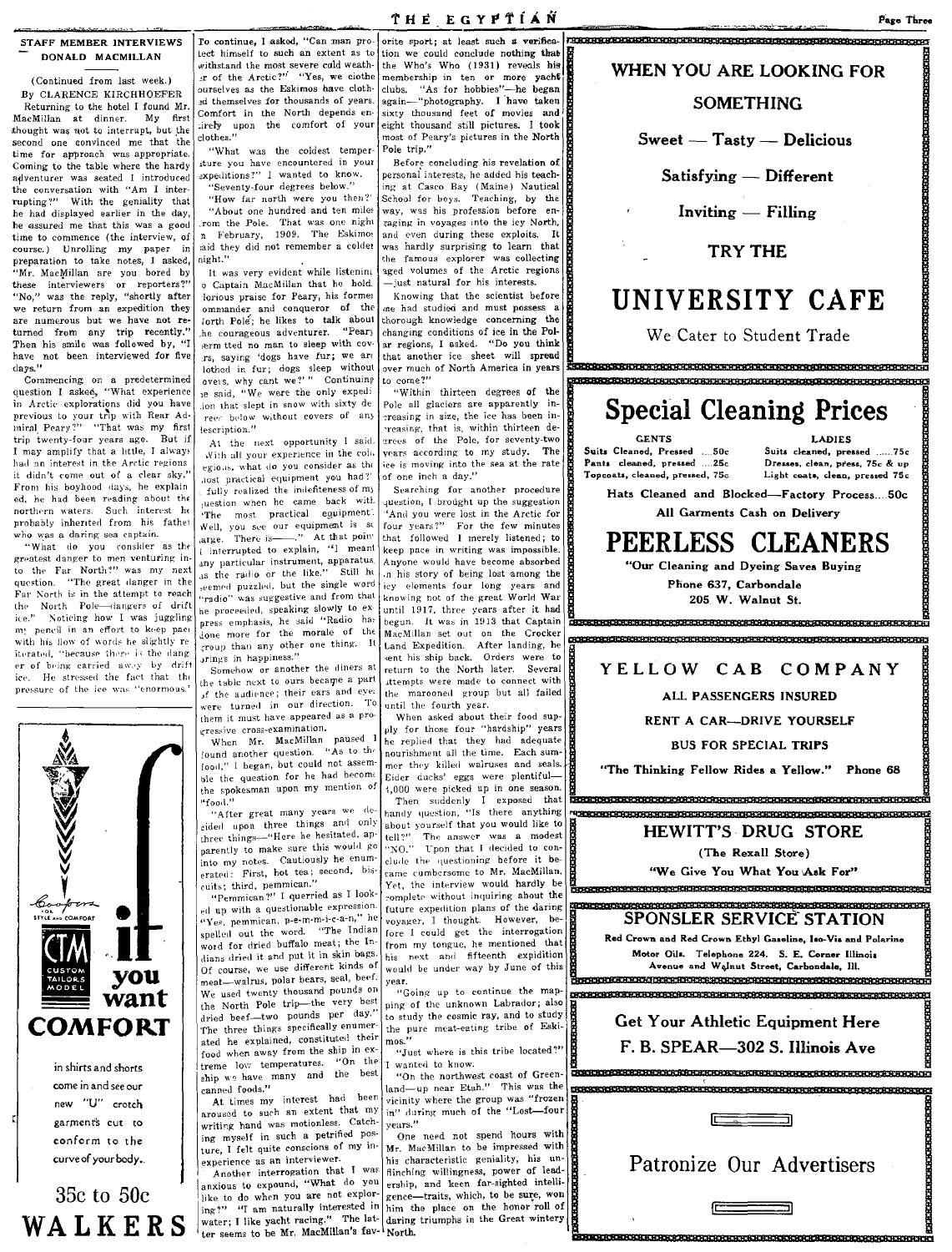Charter Member Illinois College Press Association

Member of Columbia Scholastic Press Association

THE STAFF

Southern Illinois Normal University, Carbondale, Illinois.

Act of March 3, 1879.

Exchange Editor ............

High School Editor .....

Society Editor

Feature Editor

Kelly Dunsmore

Michael Purtill

**Business Manager** 

Circulation Manager

Assistant Business Manage

Assistant Circulation Man

Subscription Manager .....

**Waiter** 

 $T$ ypist ....

Entered as second class matter in the Carbondale Post Office under the

Published every Wednesday during the school year by students of

John Chanman

Alice Draper

### THE EGYPTIAN

**Between the Lines**  $R_{\rm w}$   $R_{\rm w}$   $M_{\rm w}$   $C_{\rm w}$ 

Last September There was a lad Taking passage Across the Wabash On a ferry boat Whose passengers Were so sundry But he replied .<br>Sorrowfully That his business

Was dead.

### **SCRIBALOVE**

Last week Venice Brink's editorial appeared on page four of the Egyptian. The editorial contained some three hundred words-simple English words--which Brink had laid together in simple sentences. There were eight sentences in all. Six of them were interrogative. Brink was simply asking questions. In spite of this fact he was judged the winner and rightly so. There is an art in asking questions. Ask the practice teachers.

Some time ago I called on this feltow Brink. He was eating supper. Among other operations he was slicing an onion onto a plate. "You must like onions," I ventured. "In spells." he replied, "Sometimes J consume prodigious quantities of the aerb, and sometimes I don't touch it nero, and at a touch of human interest. He was over publicity granted their sisters,<br>approachable. "D Darlings!" A pleasant inmate approachable.

After he had finished his meal we went up to his room---an ordinary room with an iron bed, a cluttered table, a dresser, tie-racks, and shelves around the walls. We sat down and continued the talk which was almost an interview I soon discovered that he was one of those delightful people who have seen plenty of life without becoming silently and unbearably egotistical as a result. I was also impressed by the fact that he surely had the proverbial "fund of knowledge." At first we talked of the various negro dialects found in different southern states. Then we talked of Communism, Russia, and Leon Trotsky and his latest book. Late books led on to late authors. He had read liberally from them and had made accurate literary ciriticisms in most cases. Then we drifted back to  $\vert$  know I'd never have got along with nineteenth century literature and dis- that mediocre bunch. It's just that densed the English poets. Shink ap- that memorre punent it's just that<br>cussed the English poets. Brink ap- fate's been with them in this award.<br>preciated Tennyson's mastery of  $\frac{1}{2}$ verse, he liked Byron spirit, and he thought Kipling was rotten. He had opinions, certainly. Maupassant's short stories were good, and Khayyam's quatrains were beautiful. The conversation wound on and touched on all sorts of things. It ended, I think, with Brink telling me the number of times Upton Sinclair had been in jail, for what offenses, how long, and who went his bail each time. Brink knows things.

There is plenty of talk about the letters "N" and "S." Were we mariners we would think they were points of the compass. Physics students think of the opposite poles of the magnet. Little letters mean a lot to fellows sometimes. We wonder if putting out the new letter "S" is going to be like the time the new dollar bill came out. Wonder if the "N" can be exchanged for a new "S?" That would certainly be one way of making the change without making anyone angry. The "S" would be unckly accepted by the "N" club viny new "S's." This way every N" would soon go out of circula- $\infty$ An admirable system, admirable.

Another good place has gone vrong. Some weeks ago it was widey advertised that a certain dance at a golf club near Marion would cost school dances with a two-bit admis-Depression prices, hooray! The ad but there were a whole lot of stags also said we could buy whisk brooms at the Elks' Hall last St. Patrick's with the money saved. We went to  $\overline{Day}$ . And a good time was had by<br>the dance but we didn't buy whisk all (the girls.) brooms. The next week the price was

#### APOLOGIES TO H. I. PHILLIPS

News item: Egyptian awarded econd place by Columbia Press judges; paper receives highest place ever given to publication.

Now that our embryonic inferiority complex which developed during the winter as the result of prolific adverse criticism is thus stunted, and our dormant pride is hereby aroused, we gleefully point to bits of conversation which reflect our immediate public's appreciation.

Blase damsel: Was there ever anything more dull than the Sphinx column! If they'd really dig up some scandal, I'd say  $O$ . K., but as it is, it's the same round every week, with the usual "thus and so."

Same co-ed (week later): That Sphinx has a lot to do! I don't see why my relations and behavior should be made public. She's not a Sphinx she's a cat!

metimes I don't touch it | Usually passive Anthonians have<br>A good beginning with been known to become indignant has snorted: "Towery! Raney! Draper! I get so tired of seeing their names on the back page. The paper's partisan, that's what!" Further:

Professor: Now do I have to take that? Imagine-just imagine- my method of conducting class being the subject of an editorial. Now who in my class could have written it? And further:

Indignant student: Just look at those ads! Here we are, paying and they fill the paper with ads. And in Conclusion:

The "Belittler:" Yes, they got second place. But honestly, do you see how they could? There's never anything worth reading in the paper. I could have liked to write, but 1

The most cherished dreams of writers at E. I. have been fulfilled beyond the most extravagant anticipations. A full credit course in journalism has been made a part of the spring term curriculum. This course may be substituted for any English course other than a senior English and the only requirement for admittance is that the student shall have had English 20 and 21 .- Teachers College News, Charleston, Illinois.

Once again Old Man Depression has placed his thin, forbidding fingers into the campus activity pie. At a special meeting, the Intrafraternity Council, after due consideration and contemplation, decided to forego the pleasure of an intrafraternity formal dance this spring. It seems that the Brother Greeks lack the necessary financial means imperative to make such a social function a success. The Oracle, Monmouth, Illinois.

only fifty cents for men and ten cents od letters could be redeemed in for ladies. Sixty cents for the evening, still not bad. Then the gents were charged six bits. and the ladies went free. Then the gents had to pay seventy-five cents and a dime more for a lady. We're reasonable, but we're poor so we ouit the Golf Club. Never did have any luck anyway. Now we're going to pray for the neglible sum of twenty-five cents. sion for stags. Say, just reminiscing,

|                                                                                                                        | Were so sundry                                                 |
|------------------------------------------------------------------------------------------------------------------------|----------------------------------------------------------------|
|                                                                                                                        |                                                                |
| t                                                                                                                      | And so motely<br>事"。事:                                         |
| SPECIAL WRITERS                                                                                                        | That it might seem<br>* * *                                    |
| Dunsmore<br>Marc Green<br>Betty Furr<br>George Mosely<br>Selma Nelson<br>Phyllis Prosser                               | They were wending                                              |
| <b>REPORTERS</b>                                                                                                       | To Canterbury                                                  |
| vel Purtill<br>Mary Grace<br>Leora Hartley<br>William Tucker<br>Guy Lambert                                            | $\cdots$<br>Now 'mong others                                   |
| <b>BUSINESS ORGANIZATION</b>                                                                                           | $\cdots$<br>There was a man                                    |
|                                                                                                                        | .                                                              |
|                                                                                                                        | Who was so brave<br>* * *                                      |
|                                                                                                                        | He'd undertake                                                 |
| A PLEA FOR TALENT                                                                                                      | Most anything<br>$\cdots$                                      |
| Where are our literary freshmen? The class which has                                                                   | In fact he was<br>$\cdots$                                     |
| recently enrolled at S. I. T. C. has produced musicians,                                                               | An undertaker                                                  |
| ters, and actors in as large a quantity as such a group<br>ally does. The various campus organizations have bid for    | * * *<br>The kind that wears                                   |
| reshmen and have taken them in both as members and as<br>ers. These underclassmen have proved themselves capable       | .<br>Great white false teeth                                   |
| versatile, but they have not shown the least interest in<br>ng.                                                        | With orange gums                                               |
| Surely talent is not lacking. Records show that many                                                                   | And a ghastly grin                                             |
| men held responsible positions on the staffs of their high<br>ol publications. A considerable number of them had       | . .<br>Whenever he laughed                                     |
| ses in journalism. Encouragement too has been all that is<br>able. The staff has extended personal invitations; teach- | . .<br>$\bullet$<br>At his fiendish jokes                      |
| of rhetoric have urged their classes to connect themselves                                                             | But to be brief                                                |
| the Egyptian board; Mu Tau Pi has conducted a contest,<br>ing lucrative prizes for the best feature and news article.  | $\cdots$<br>While he was standing                              |
| The response has been wholly negligible. Only indiffer-<br>has been noticeable. Do not the freshmen realize that the   | Rigidly                                                        |
| dy publication and the year-book are their responsibility<br>year, and the next, and the next?                         | Against the rail                                               |
|                                                                                                                        | A man came up                                                  |
| SIMPLY SYSTEM                                                                                                          |                                                                |
| "My mind," said Napoleon, "is like a chest of drawers.                                                                 | Who sold supplies<br>.                                         |
| n I am done with one subject, I shut it up; then I have no<br>usion of ideas." A great majority of our students could  | To undertakers<br>.                                            |
| le their accomplishment by self-discipline and learning to                                                             | And he had such<br>. .                                         |
| porate in their work and lives the system, method, and<br>rliness of Napoleon.                                         | A pleasant way                                                 |
| "Failed for lack of system," could be said of many, as                                                                 | Of greeting folks<br>* *                                       |
| ing in a helter-skelter sort of way, or spasmodically,<br>s habits of carelessness and indifference. A little system   | By slapping them<br>$\cdots$                                   |
| les efficiency, encourages prompt decisive action, and cre-<br>self-reliance.                                          | Across the back                                                |
| The object of all system is to simplify and facilitate, to                                                             | And shouting "Hello                                            |
| i repetition, to insure accuracy and dispatch. Inject sys-<br>and you have a tremendous time saver and energy saver.   | $\ddot{\phantom{1}}$<br>$\ddot{\phantom{1}}$<br>You big stiff" |
| Big business officials have time for social activities, for                                                            | And so he greeted                                              |
| il, for hobbies and are big in proportion to their ability!<br>YSTEMATIZE their time, their thoughts, their energies,  | The aforementioned                                             |
| abilities.<br>Put system in your work. It will pay Big.                                                                | .<br>Of the efflorescent                                       |
|                                                                                                                        | .<br>Set of gums                                               |
| BE A BIG SISTER<br>Why not have big sisters? This is a question now discuss-                                           | $\bullet$<br>And asked him if                                  |
| the Woman's League. To be a big sister gives one a cer-                                                                | He needed any                                                  |
| sense of responsibility which cannot be gained elsewhere.<br>social contact is increased also, and it continues to in- |                                                                |
| e, for little sisters will some day be big sisters and ac-<br>المط الأمط للما                                          | Of his wares                                                   |

With our large number of students living in Carbondale this should succeed splendidly, for what senior college girl of Carbondale does not know every nook and corner and likewise every business house, not to mention the campus clubs and<br>buildings along with thier uses, both legitimate and forbidden.

most recently enrolled debaters, and actors normally does. The va the freshmen and have leaders. These under and versatile, but the writing.

Surely talent is n freshmen held respons school publications. A courses in journalism. desirable. The staff h ers of rhetoric have u with the Egyptian boa offering lucrative priz-

The response has ence has been noticeab weekly publication ar next year, and the next

"My mind." said When I am done with confusion of ideas." double their accomplis incorporate in their v orderliness of Napoleo

"Failed for lack working in a helter-s forms habits of careles doubles efficiency, encates self-reliance

The object of all avoid repetition, to ins tem, and you have a t

Big business offic travel. for hobbies an to SYSTEMATIZE the their abilities.

Why not have big<br>ed in the Woman's Lea tain sense of responsib The social contact is crease, for little sister quaintances cannot fail to come.

Think about it and talk about it, girls, then you will want to be big sisters.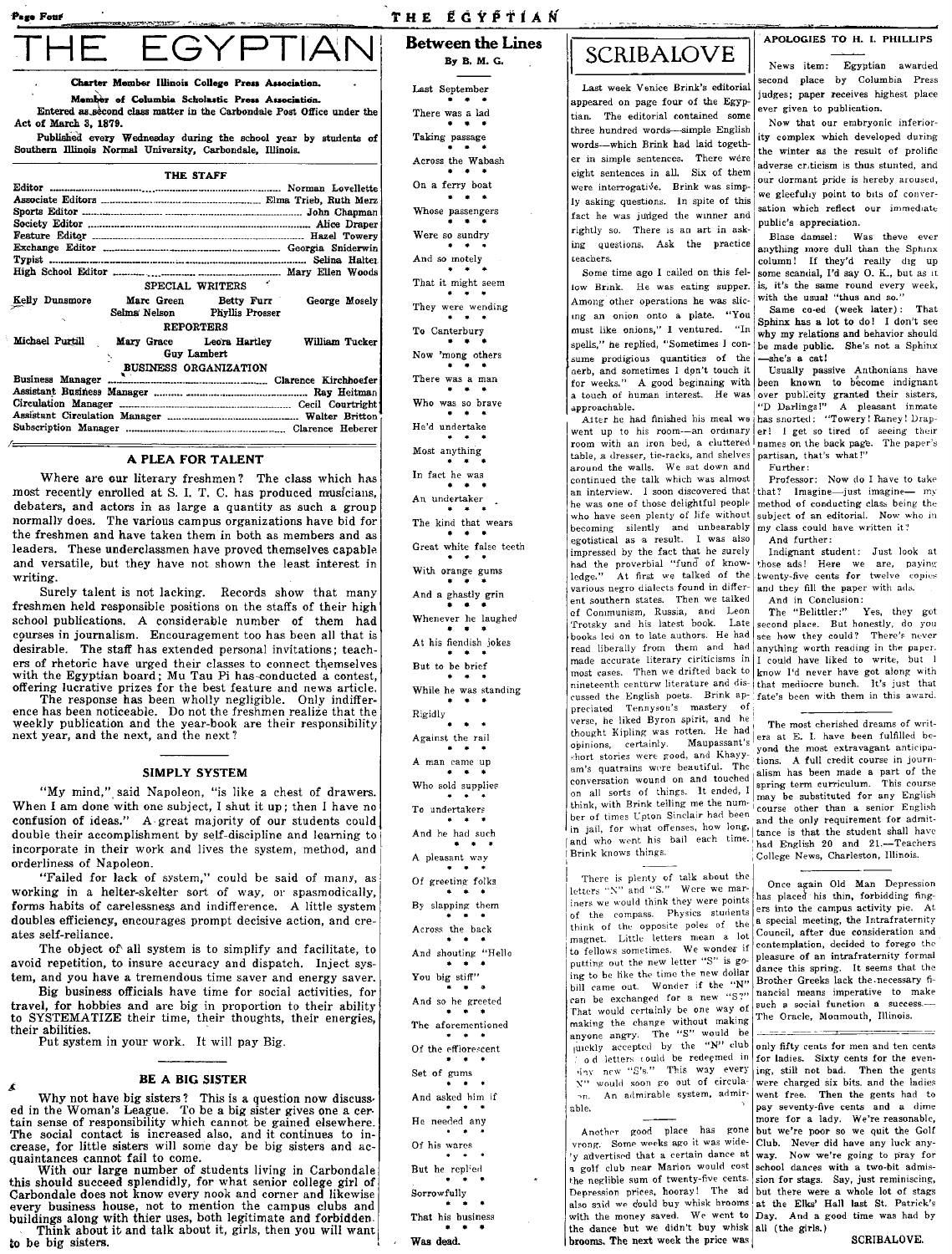### FOUR NEW BOXING CHAMPS RESULT DURING COLLEGE TOURNAMENT

the most spectacular and successful 110 pounds, was a go thom the sant<br>boxing and wrestling tournament to the sounding of the gong. The<br>ever staged in the S. I. T. C. gym- other was on the verge of a knock-<br>ever staged in

while Miller got a draw in the heavy we see winging will all and falling all in the 220 Wright again is the Cramer combination, should give the be on display in the near future. It we get the ring, The match was de-<br>it is title was unchildenged. Wiggins, 175 clared a draw at the end of the third most likely prospect as second man. thing to worry about.<br>
The teams which have entered and in a field event. Only two medils<br>
retain his crown. Wi

a freshman from Elkville, by super-  $\sum_{i=1}^{\infty} Y_i$ ; Young, referce of wrestling. carry the burden of the 880. a treshman from environ to supert Dr. Young, referee of wrestling. | carry we outer the mile and two mile runs there ANNUAL SPRING DEBATE<br>| in the more skilled Dawson, with three  $\frac{1}{2}$  m. Di Giovanni, referee Messrs | the more skilled Dawson, with three ing. Dr. Beyer, timekeeper. Messrs is a noticeable scarcity of entrants.<br>minutes thirty-two seconds time ad- I E Etherton. John O'Brien, acted Paul Brim, a freshman, is being de- (Contin

Mike Belbas of West Frankfort probable starter. Robert Green and been working for the last few weeks men noticed nothing the upset of the wrestling probable starter. Robert Green and peen working for the debate tournament by defeating the favor- Girls May Apply<br>
ithe mile. They intend to crowd Brim The "battle of wits" should prove<br>
ithered intend from the library building.

nate for James Storment, who had nate for James Storment, who had  $\mathbf{a}$  carbondale branch of the A hurdles. Martin was a minimum of  $\mathbf{a}$  rate of the flu, defeated Gilbert  $\mathbf{a}$ . a case of the flu, deteated since the A. U. W. is ready to consider the ticipate last year. The should students. There should be particularly dealers in antiques and a battle royal. There is a battle royal. The should be e evening. Deason got a fall with the names of applicants for their annual In the broad jump James Lauder a battle royal. It for the selected from ert for the statues. Any information scissors, arm and back hold in one schem

sled with Noble Thomas and finally The aim is to help young women of  $\left|\frac{\log x}{\log x}\right|$  are in the broad and high jump.<br>managed to wear him down in the good standing in scholarship who for Three veteran men are catalogued

were treated to the most sensational fore, are a B average and an urgent exerge between practice.<br>performances in the art of self-de-ineed of money. Preference will be improved in the nole vault. George Stanley

though Leach put up a fast, aggres- Woody, will present the names at the  $\frac{1}{\Delta}$  abe Martin is the outstanding Shot I set for a come pack.  $\Delta$  has begun its spring ping pong tour-

In the 160 pound weight, Swofford

ALL CONTESTANTS IN BOUTS proved to be the dark horse of the **INSZ SUMLUULL** Intramural Indoor EXTENDED TO WIN fournament, by winning his way to the finals and taking the decision League Organized ... League Organized , WEATHER HANDICAPS CINDER League Organized

More than four hundred witnessed The Tauber-Graskewicz bout at ARTISTS IN ATTEMPT With I Welve I earns  $\mu$  Plans for the College intramural<br>the most spectacular and successful 175 pounds, was a go from the start and the

in the seven boxing bouts held. Tau-  $\chi_{\text{eff}}$  his opponent, but several of the will ber sheeps and of the  $\chi_{\text{eff}}$  then we'ght decision. Jerry Bondioli's over the ring. The match was de-jleader. Columbus Valentine is the other members of the league some-is possible for an athlete to win two retain his crown. Wiggin's weight neg did not permit a fourth round. 440: Gerald Davidson, Vernal Me-<br>was uncontested, a'though he sent The tumbling and parallel bar team Roy, a veteran of the 1930 squad. Team Manager was uncontested, a'though he sent The tumbling and parallel bar team Roy, a veteran of the 1930 squad. Team Manager The medals are bronze and h .ve b n

In the boxing bouts the spectators only qualifications necessary, there-<br>In the boxing bouts the spectators only qualifications necessary. there-<br>in the pole vault, the pole of the bosing the spectrum of the esteemed a cus

John Bugle, in the 115 lb. division, fill them out some time within the loss of "Lucky" Davis by graduation. For the last two years, the Forum of W.A.A. Begins Spring John Bugle, in the 115 lb. division, fill them out some

matched bout of the evening, going<br>intely two weeks. The champion carty  $\mathbf{FOR}$   $\mathbf{TPING}$  works  $\mathbf{FOR}$  and  $\mathbf{FOR}$  and  $\mathbf{FOR}$  and  $\mathbf{FOR}$  and  $\mathbf{FOR}$  and  $\mathbf{FOR}$  and  $\mathbf{FOR}$  and  $\mathbf{FOR}$  and  $\mathbf{FOR}$  a

### PLANS COMPLETED FOR INTRAMURAL TRACK MEET LAST OF APRIL

## 1932 SCHEDULE Intramural Indoor

THE EGYPTIAN

TRACK SQUAD IS LINED OUT FOR

poxing and wresting tournament crowd went wild. First one then the Owing to adverse weather condi- ball league at S. I. T. C. has been re- been completed. Fourteen events ever staged in the S. I. T. C. gym- other was on th nasium, last Tuesday. From start to out was on the verse when enormed to have its quota of practice. which have entered will be in one member of the student body with the member of the student body with the member of the thish the enthusiastic fight fans were stamina and staying power than accordingly, little data concerning which has even entered will be in our entergy and the second of lettermen in track will<br>he accomplishments of the i ging predominated in the boxing no lerown. The result of the accomplishments of the individu- ined on the basis of percentage. Each meet. The events of the encounter<br>knockouts were recorded. The host-lero heavy weight bui knockouts were recorded. The box-<br>ing bouts consisted of three two- be the most entertaining of the even-<br>ing bouts consisted of three two- be the most entertaining of the even-<br>ing bouts consisted of three two- be the mo be the most entertaining of the even- the entries who will bear the burden  $\begin{bmatrix} \text{eive a belt} \end{bmatrix}$  buckle with Intramural discus, high jump, broad jump, pole ing. As was typical of most heavy of the several events as they mig bouts consisted of the case of the fine finds entertaining of the several events, as they are list-<br>
rounds in case of a draw. The weight scraps slugging predominat- ed to date, are as follows:<br> **From the second period** 

iods if necessary to decide the win- K. O. but it didn't come. Miller tain Carl Wright and Abe Martin mural basketball tournament have 220 low hurdles.- The track method are recorded went down once in the second and Wrigh

out a shallowe to auvoid in college a graphibition of their prowess and Leon Fox. Davidson is the most Winx Stinx ... W. R. Winklemeyer purchased by these two clown of methods at some expense.<br>The antics of improved member Th,. y"RI' ·wl"P:,tlin!:!.: finaL:: tH',c"ar \1addock nnd th(' ,.x("vllcnt work of, He ha:; hCPI] ~U!lnlng thC'. qu~~tr.r, 1~1 B..lhhling- Pyrrohbt'as, CI:-de ::'I-l:ldtlot'k: Entril's fot tIp' tla(,i< ·YH't·t n"\11.;;:;t with the 125 lb. weight and extend  $\cdot$  in the second with the seconds with but a week's prace Banding ryrronocas, civile and uncerally partness for the three with the entertunity. In a metally repaid for their time, in a 1,1 through to the beavy weight. In all the IWL repaid for their tice. He expects to cut his time wooders ........................... Ernest reflection meet. The will be reclimitaries in the reclimitaries in the individual the in.tial match of the evening time and price of admission. After down to 51, or less.<br>Frank Peternel, freshman from West all  $\leftarrow$  said and done the tournament In the half mile there are also three Hounds .............. Frank Peternel, freshman from West all is said and done the tournament In the half mile there are also three Hiller's Hangovers.... Kenneth Hiller app a week's time. Finals in the received to be the "class" pray d to be th Frankfort, seemed to be the "class" are d to be the most thrilling ever entries. Jim Reed is the outstanding Tenney's Teddies...Dr. C. D. Tenney's fourteen events will not be held on<br>of the wrestlers and showed it by <sub>hel</sub> su('("!C~:,fulh' defeating Hoscoe Cook, wn'tlinl.': or boxing, being a walk I all a(lversarips except Houg-hton of LUI ky Strikes v,.·altN Willi:-' h .. tes to rntn mor.' th:ln one event. 1!i2fJ cham·p, with 54 ~econd:, time ad-' IOld Normal. Reed he-In. fifth place - k Ra\,'tnond G!'orj:';r ,.1 l\\', • • \_. *C* .'1 Martin "\ an :' \·antage. Th!' official,: of the tournamrnt in the LIttle ~lnet('("n.. .('(1 . Bie: Johns Pat Randal!

 $\frac{1}{2}$  is the solution of  $\frac{1}{2}$  is the set  $\frac{1}{2}$  of  $\frac{1}{2}$  is the mys-<br>ite, Uhles, time advantage 58 sec. **Girls May Apply**  $\frac{1}{2}$  is maintain his lead. . . . . . Mortin a lively one, not only because it Tor A. A. U. W. Loans Tohn McAfoos and Robert Martin a lively one, not only because it in-<br>
The Carlo of alter-<br>
nate for James State in the present S. I. T. C. in the voives a present set of alter-<br>
nate for James and McA not about the set of the fill of the A. U.W. LOANS<br>
negated Gilbert S. I. T. C. in the volves a problem of interesting the stage-<br>
and tor James Storment, who had the and interest of the A. burdles. Martin was a member of

scissors, arm and back hold in one scholarship. This amounts to a loan and Walter Schrade will attempt to the two societies; the coach and two received will be kept in strict secrecy<br>In the heavy weight division, Ly-of fif The the heavy weight division, Ly-1 and some a second to be pail without interest within a Ray. Pete will not be back this seas- gives from the minima and two boys from the information. The minimal interest a handsome man bert meet in the broad and high jump. lect a list of seven faculty members Bulletins will be issued from the eye meet in the broad and high jump. lect a list of seven faculty members Bulletins will be issued from the ery meet in the bitten men are catalogued to act as judges for the debate. The Business Office every two hours con-<br>in the high jump: George Porter, decision of all seven judges will de-<br>in the high jump: George Porter, de managed to wear nim down in the good stemming in submitting  $\frac{1}{2}$ . Three veteran men are catalogues to act as overer judges will de- cerning developments in the case.<br>Second fall of the evening, in the sec-case in the second fall of the evening, in the sec-<br>ond overtime period.<br>ond overtime period. These may be found at the bottom of the debate. These may be found at the bottom of<br>ond overtime period.

performances in the art of s?lf-de-'need of money. Preference will be  $\frac{1}{\ln}$  the pole vault, George Stanley spring these rivals of old meet and<br>fense ever withessed here. All the given upperclassmen.<br> $\frac{1}{\ln}$  and We Fense ever witnessed here. All the given upperclassmen.<br>
fense ever won by decisions instead Applicants must obtain blanks and Webb Johnson will endeavor to hurl words at one another. The quality, we are the search in the of the boxing bouts the spectators' only qualifications necessary, there-<br>were treated to the most sensational fore, are a B average and an urgent<br>were treated to the most sensational fore, are a B average and an urgent<br>we

Devor, 135 pounds, started out as The girl selected will be the third scorer last year and is the most pro-<br>though he would hang a K. O. on the local A. A. U. W. will have help- bable high scorer for this year. Mar- gressi The specified pair of rights loans have also been made to other in practice. He has the part counter the school of the W. A. A. whose members will<br>Dollins weathered the storm of rights loans have also been made to other i The 145 pound bout of John Laney other than giving the loan.<br>
The 145 pound bout of John Laney other than giving the loan.<br>
The 145 pound bout of John Laney other than giving the loan.<br>
The 145 pound bout of John Laney oth

### MEDALS TO BE DONATED BY HIGGINS AND THE HIGGINS AND THE GOING AND I

Page Five

WHO DID IT?

(Continued from page 2.)

minutes thirty-two seconds time ad- J. E. Etherton, John O'Brien, acted Paul Brim, a freshman, is being de-<br>vantage.<br>Mike Belbas of West Frankfort as judges in the boxing bouts.<br>probable starter. Robert Green and the part 'sprung the upset of the wr~!;tlinl! Wilmer Piper are also aspirants for on material for the debate. the campus. No light, nor smoke .. most for the last few weeks men noticed nothing unusual about<br>
1 for the debate.<br>
It is empus. No light, nor smoke,<br>
i.e., not only because it in-<br>
This further complicates the mys-<br>
roblem of interest to all<br>
tery.<br>
It b

clearly outpointed in all three rounds, all Miss Shank, Mrs. Wright, and Dean effection and the meeting of the original three exists in the Ullinae club is getting.<br>
The meeting of the originalization. The sense are the se

and Ralph Eadie was the most evening, going and Relpher 1. The material of the competition of the competition of the competition of the competition of the competition of the competition of the competition of the competitio The Maroon team is handicapped made to develop new men to replace elimination, and awards will be made<br>The Maroon team is handicapped made to develop new men to replace elimination, and awards will be made sive Each could gain a decision of the loss of the loss of 47 certain these old dependable athletes who are in both an A and a B group of play-<br>The loss of the graduation of no longer in college. points because of the graduation of  $_{1}$  no longer in college. ers.

weight scraps, slugging predominat- ed to date, are as follows:<br>ed. After the first round both Miller 100 yard dash: In this event S. on the budkle. 100, 220, 440, 880, mile, two miles. wrestling bouts were six minutes long ed. After the first round both Miller 100 yard dash: In this event S. on the buokle. 100, 220, 440, 880, mile, two miles, the buots with two three-minute overtime per- and Rauder were with two three-minute overtime per- and Bauder were on the verge of a 1. T. C. has two veteran men, ex-cap-<br>iods if necessary to decide the win- K. Q. but it didn't come. Miller tain Carl Wright and Abe Martin mural baske

in the evening's bouts, so evenly once in the third rounds, but was up flat in practice. Last year he their ers of the intramural basketball of Leland ners of the intramural basketball of Leland Leland Conch. matched were the finalists in their each time before a count. At the the school record of nine and nine even, has entered under the name coach.<br>The respective weights. The next conning of the last round both came tenths s spective weights. opening of the last round both came tenths seconds. Perrine IS showing of "Lucky Strikes." Clyde Maddock Medals will be awarded for fell to the seconds. Perrine IS showing of "Lucky Strikes." Clyde Maddo Four new champions were created out measure opening of the same that well in this event. The veterans and his Mill Compared Compared Compared Olltown in the Secondal Secondal Secondal Secondal Secondal Secondal Secondal Se  $\frac{1}{\sqrt{2}}$  shows landed, while Bauder him.<br>
was swinging wildly and falling all In the 220 Wright again is the crown combination, should give the beam combination in the next company. The medals will<br>
was swinging wildl

vantage.<br>
In the 135 Ib class Luther Upton, were:<br>
a freshman from Elkville, by super-<br>
a freshman from Elkville, by super-<br>
n. Voung referee of wrestling.<br>
a freshman from Elkville, by super-<br>
n. Voung referee of wrestli